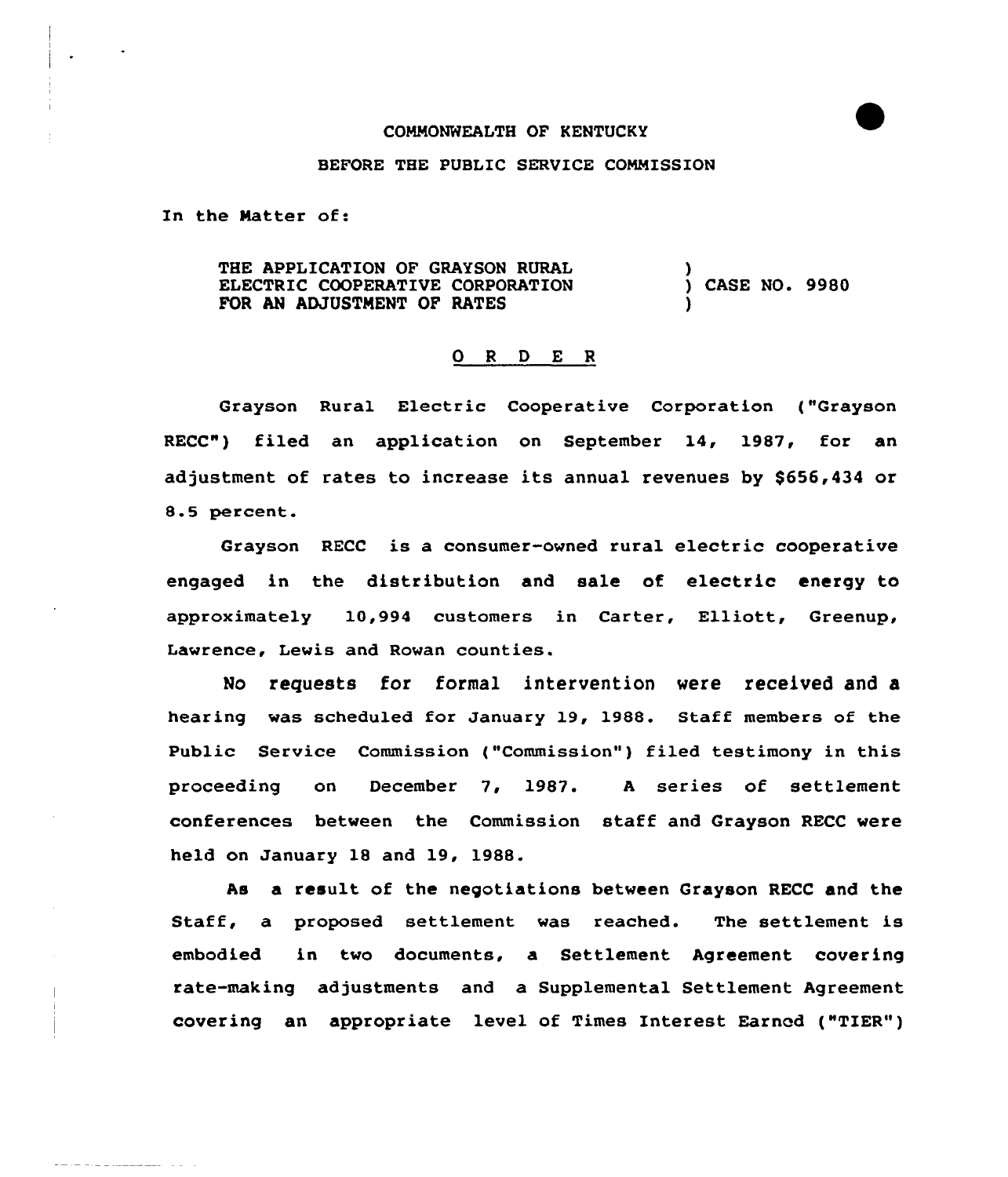and rotation of capital credits, attached hereto as Appendices <sup>A</sup> and B, respectively, and hereinafter collectively referred to as "Settlement Agreements". The Settlement Agreements were submitted to the Commission at the hearing on January l9, l988. The Commission deferred the presentation of testimony and cross examination until it could adequately review the proposed settlement.

Pursuant to the terms of the Settlement Agreements, Grayson RECC will be granted a revenue increase of \$639,220, or 8.07 percent over normalized total operating revenue. After careful review of the proposals, the Commission finds that the settlement strikes a reasonable compromise between the positions advocated by Grayson RECC and the Staff. The rate design and terms of service provided for in the settlement are in conformity with generally accepted rate-making standards. The Settlement Agreements are in the public interest and should be accepted for rate-making purposes.

The Commission further recognizes that the Supplemental Settlement Agreement is conditioned upon the receipt, by May  $14$ , 1988, of requisite approvals from the Rural Electrification Administration ("REA") and the Cooperative Finance Corporation ("CFC"). As provided for in that agreement, all additional revenues attributable to the TIER level are collected subject to refund to recognize this contingency. In the event that REA and CFC do not give Grayson RECC adequate assurances that capital credits can be retired as provided for in the Supplemental Settlement Agreement, the Commission will then reconvene a hearing

 $-2-$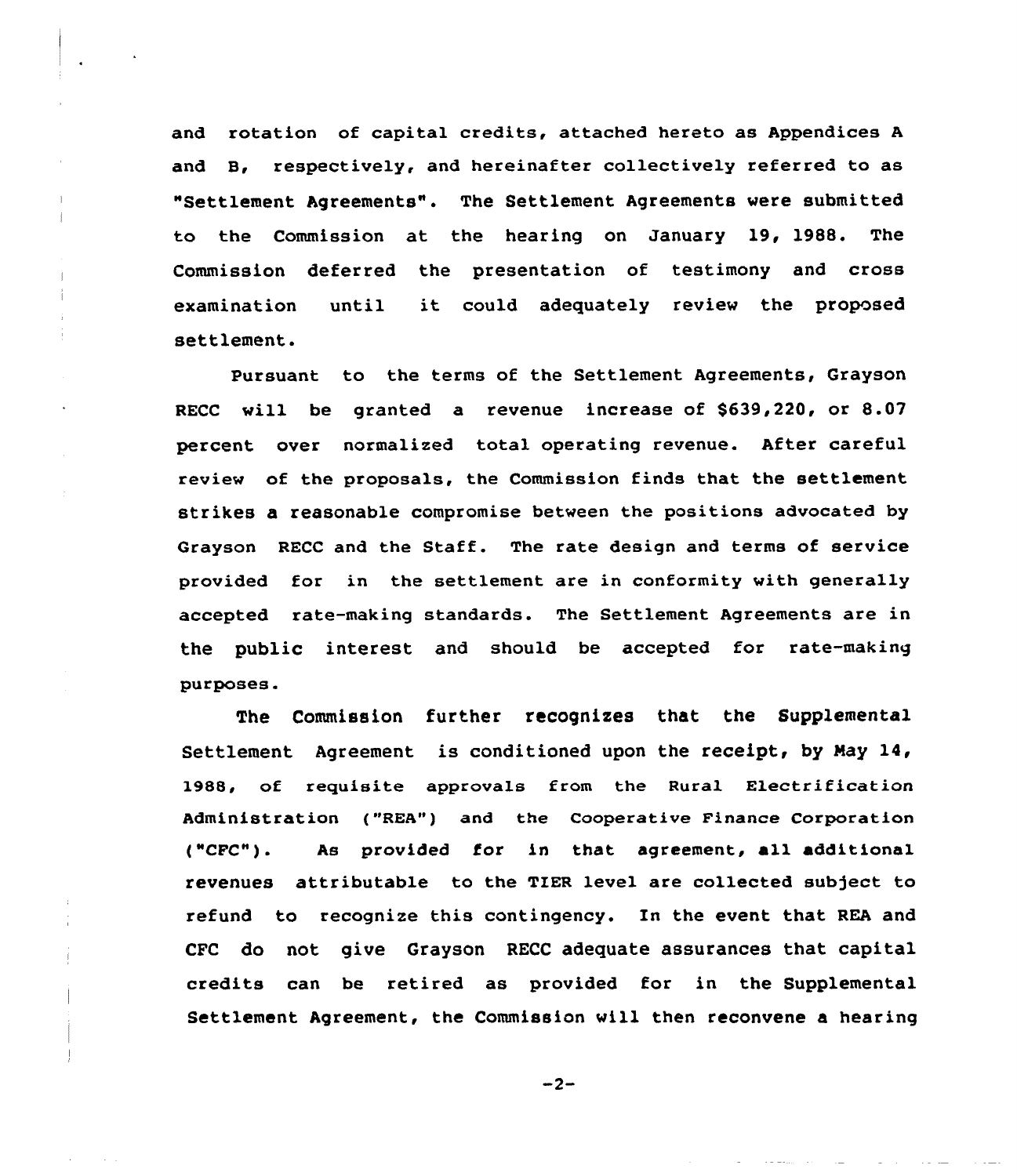for the presentation of testimony and cross examination on an appropriate level of TIER.

IT IS THEREFORE ORDERED that:

l. The Settlement Agreements, appended hereto, be and they hereby are incorporated into this Order as if fully set forth herein.

2. The terms and conditions set forth in the Settlement Agreements be and they hereby are adopted and approved.

3. The rates set forth in Appendix <sup>C</sup> to this Order be and they are approved for service rendered on and after March 14, 1988, subject to refund as provided herein.

4. <sup>A</sup> further hearing shall be convened on the issue of TIER in the event that REA and CFC do not provide adequate assurances that Grayson RECC can rotate capital credits as provided for in the Supplemental Settlement Agreement.

5. Grayson RECC shall file new tariffs reflecting the provisions of this Order within 30 days from the date of this Order.

6. The approval of the Settlement Agreements shall be for the purposes of this proceeding only and shall not be deemed to be binding upon the parties in any other proceeding; nor shall it be offered or relied upon in any other proceeding.

 $-3-$ 

 $\sim 10^{-1}$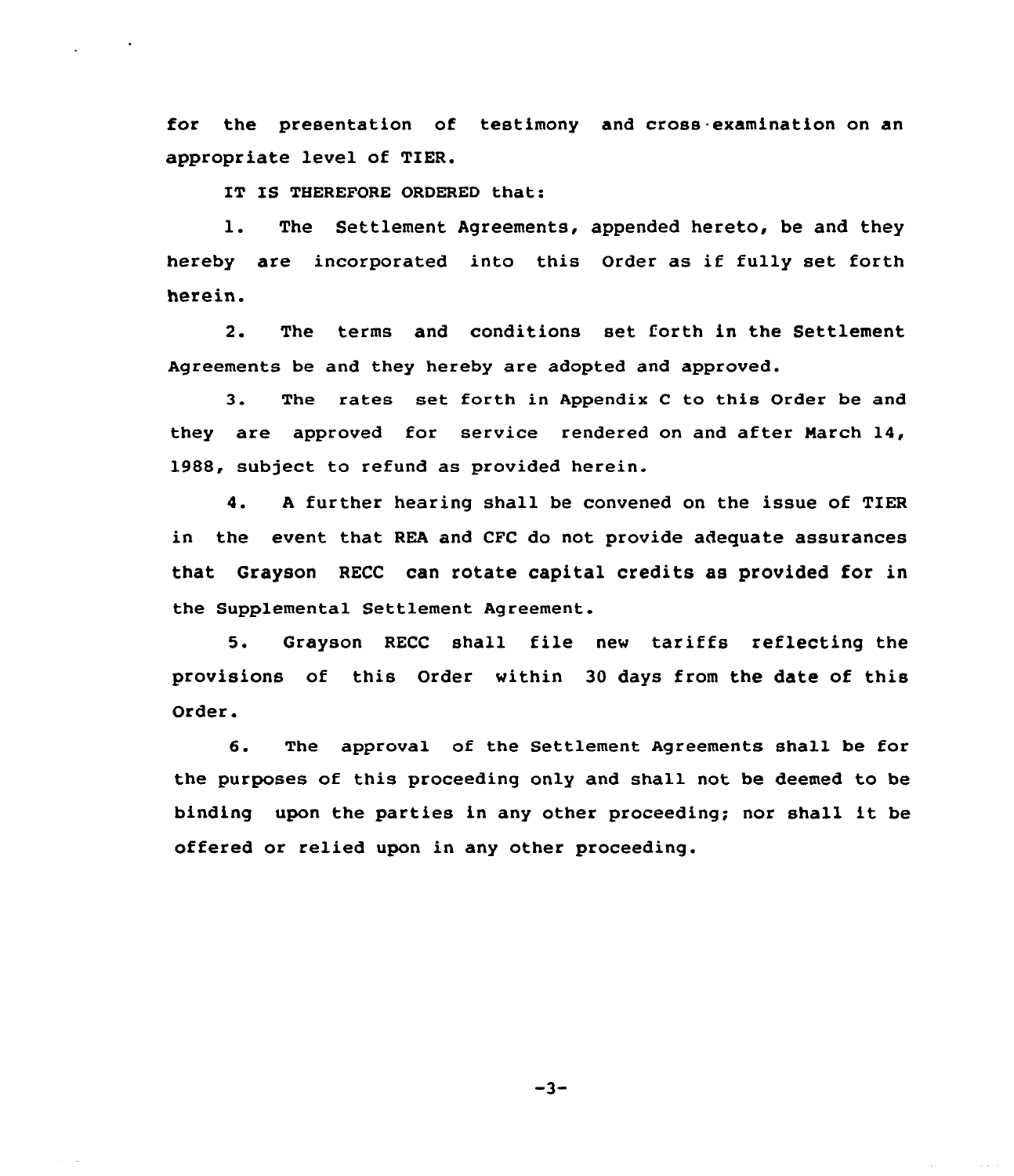# Done at Frankfort, Kentucky, this lith day of March, 1988.

PUBIIC SERVICE COMMISSION

Chairman Hemangh

Vice Chairman

missioner Nellain,

 $\sim$   $-$ 

**ATTEST:** 

Executive Director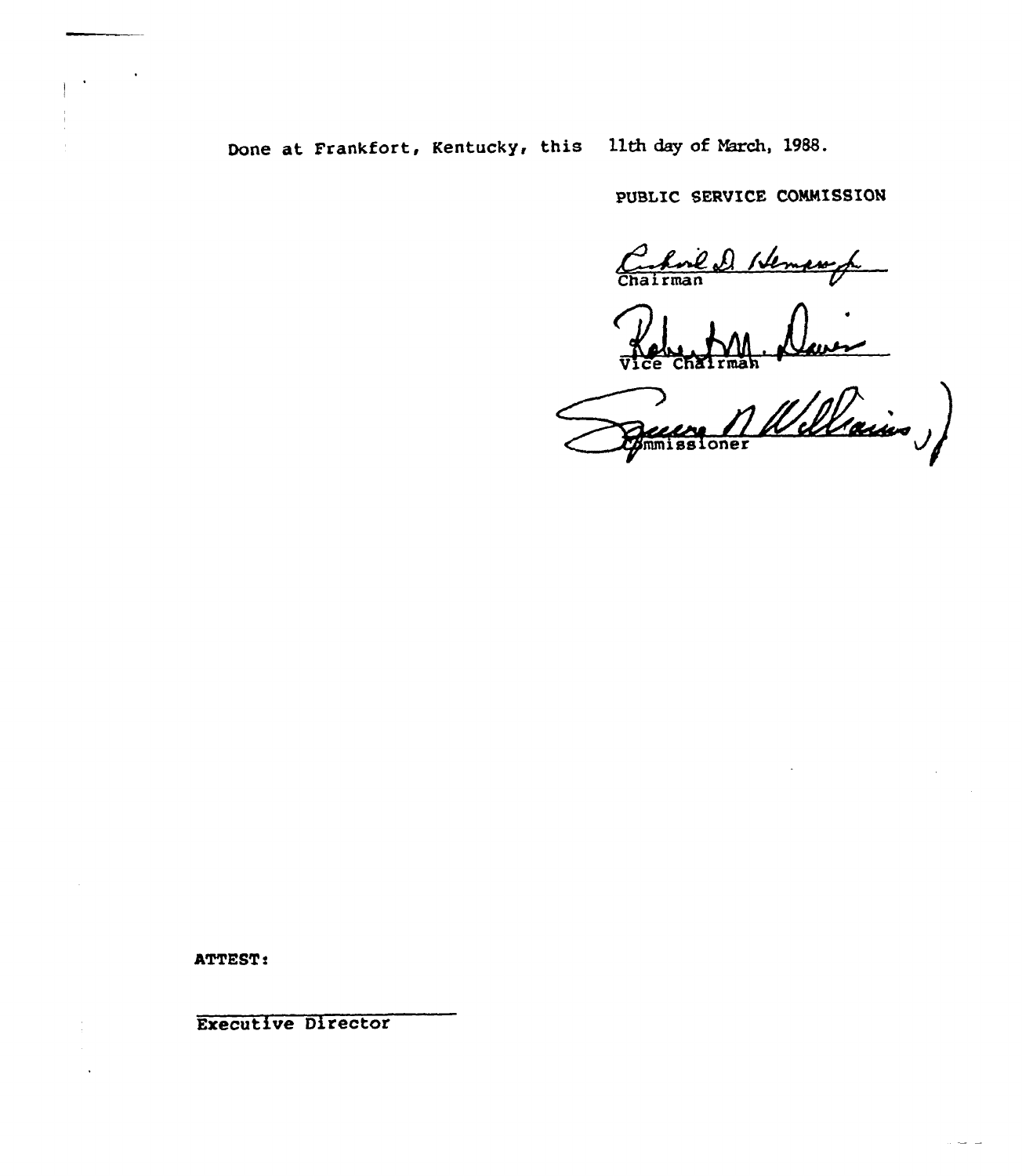#### APPENDIX A

APPENDIX TO AN ORDER OF THE KENTUCKY PUBLIC SERVICE COMMISSION IN CASE NO. 9880 DATED 11th day of March, 1988.

#### COMMONWEALTH OF KENTUCKY

## BEFORE THE PUBLIC SERVICE COMMISSION

In the Natter of:

THE APPLICATION OF GRAYSON RURAL ELECTRIC COOPERATIVE CORPORATION FOR AN ADJUSTMENT OF RATES ) ) CASE NO. 9980 )

#### SETTLENENT AGREEMENT

This Settlement Agreement is entered into this 19th day of January, 1988, by and between Grayson Rural Electric Cooperative Corporation ("Grayson") and the Staff of the Public Service Commission ("PSC Staff").

WHEREAS, Grayson filed on September 14, 1987, an application with the Public Service Commission requesting an adjustment in electric rates to recover adjusted test year Total Operating Expense of \$7,319,920 (as shown on line 37, column 3 of Exhibit 5 to the testimony of PSC Staff witness Greenwell {"Exhibit 5" attached hereto as Appendix  $A$ ); and

WHEREAS, PSC Staff testimony recommended that Grayson's rates recover Total Operating Expense of \$7,139,949 as shown on line 37, column 7 of Exhibit 5g and

WHEREAS, Grayson and PSC Staff met on January 18, 1988, to discuss their respective proposed rate-making adjustments;

NCN, THEREFORE, be it resolved that:

1. Grayson and PSC Staff mutually agree that all outstanding issues in this proceeding, exclusive of an appropriate TIER level, should be resolved by settlement.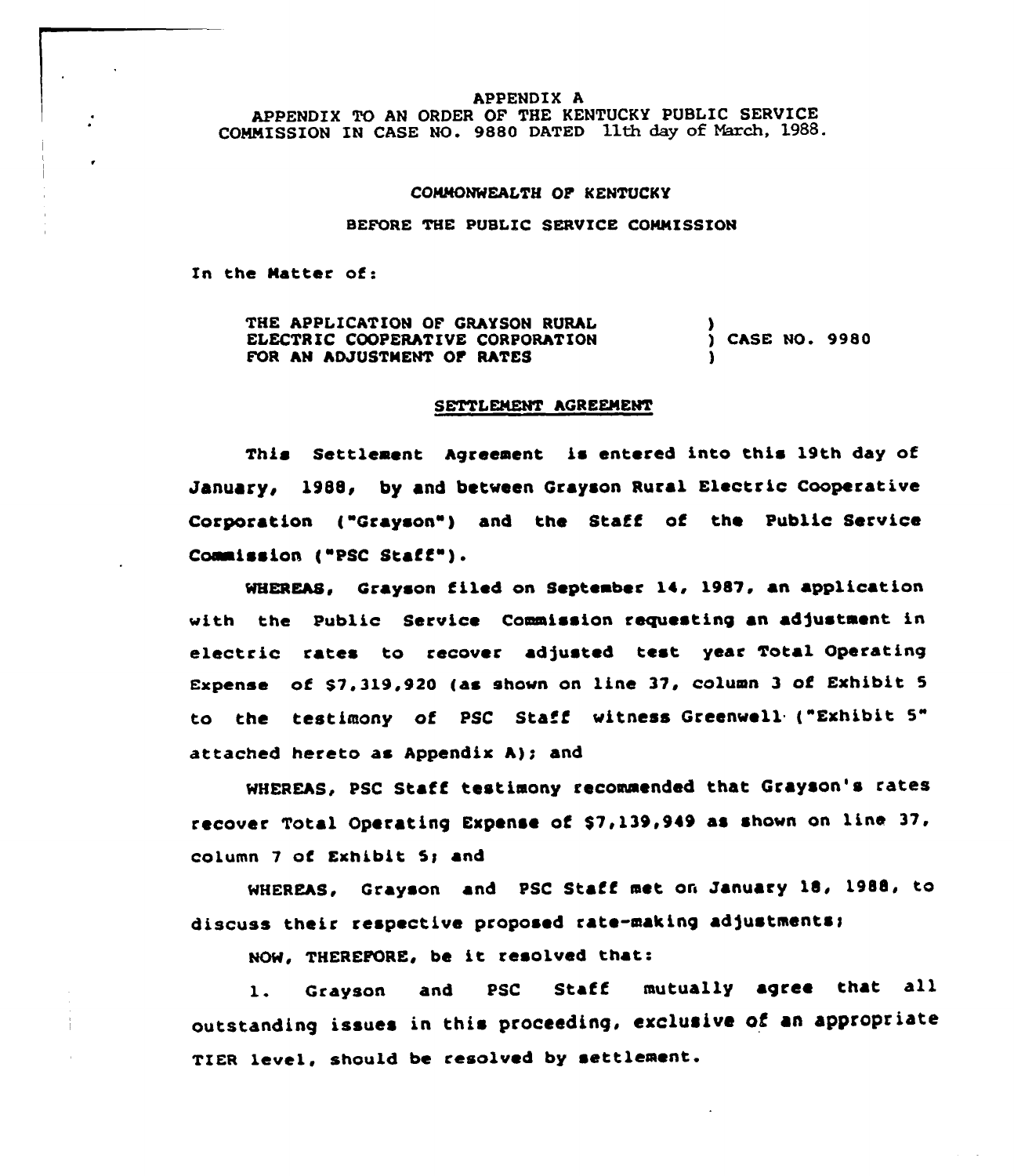2. Grayson's rates shall be based on PSC Staff's recommended Total Operating Expense of \$7.139,949 plus an additional \$85,000 of operating expense for a grand total of \$7,224,949, which results in a total revenue requirement based on a 2.0 TIER of \$8,283,381.

3. This Settlement Agreement is subject to the acceptance of and approval by the Public Service Commission.

4. In the event this Settlement Agreement is not accepted and approved by the Public Service Commission, it shall become null and void and Grayson and PSC Staff shall not be obligated or bound by any of the terms or provisions contained herein. AGREED TO BY:

GRAYSON RECC

 $By:Hackd$ . Title:  $\frac{y}{L}$ 

PSC STAFF

Title:  $\frac{1}{\sqrt{2\pi}}$ 

Znyam ? 1777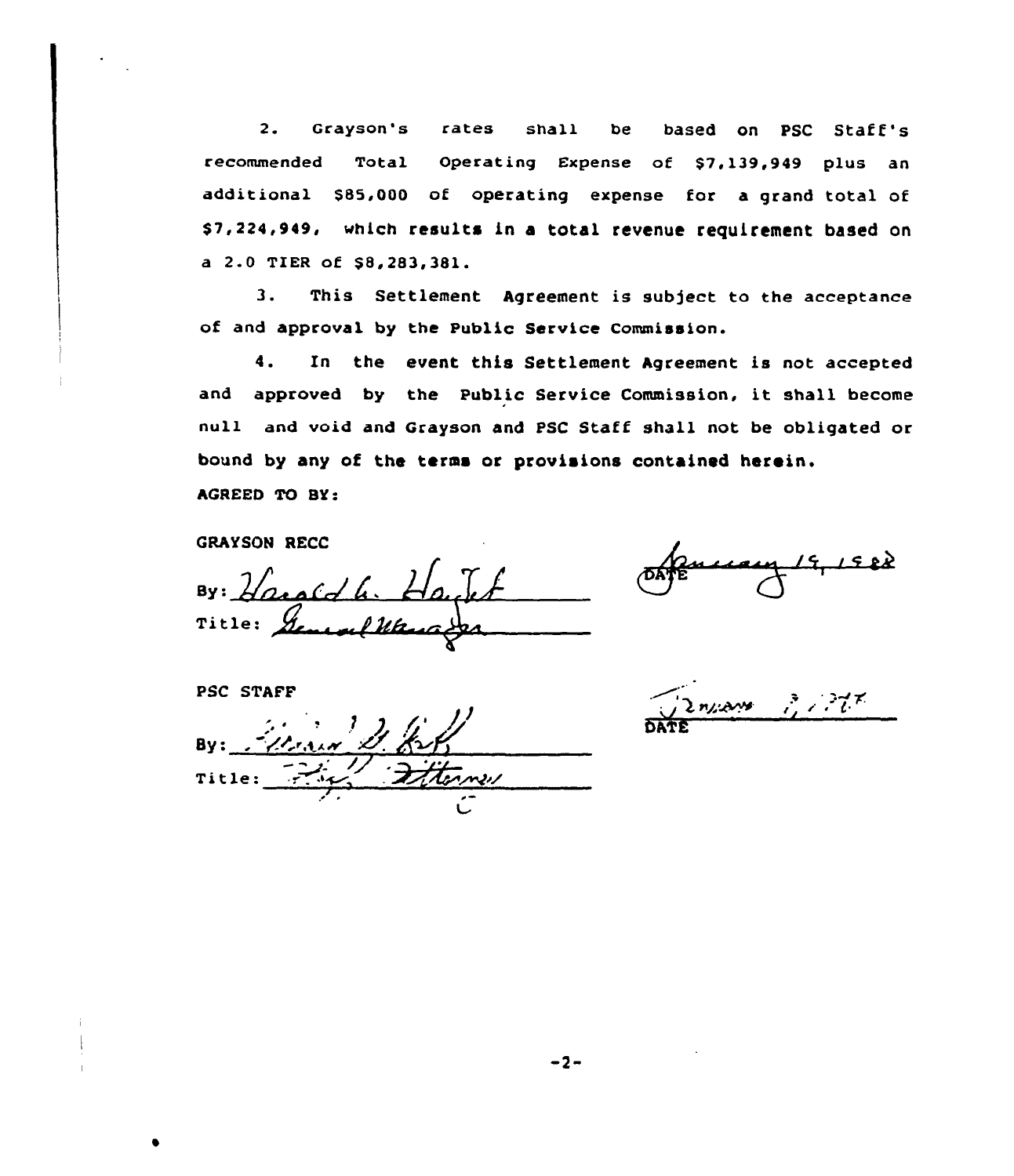| 誓                                                | <b>TIGERS OF SIGNAL</b> |                                   | 310,946,6111,672                                        |                                                                     | <b>1.37 1109 010 010</b>          |                                                | $\ddot{=}$<br><b>Big Eld</b>                                                                                                                                                                                                                     |
|--------------------------------------------------|-------------------------|-----------------------------------|---------------------------------------------------------|---------------------------------------------------------------------|-----------------------------------|------------------------------------------------|--------------------------------------------------------------------------------------------------------------------------------------------------------------------------------------------------------------------------------------------------|
| $\ddot{\ddot{\bm{x}}}$                           |                         | $m_{\rm H}$                       | vii a                                                   |                                                                     | $111$ $10$                        |                                                | Ę                                                                                                                                                                                                                                                |
| the bears.<br>m'm                                | <b>WI.M</b>             | min                               | <b>CENT AND A</b>                                       | W.in<br>l                                                           | SE.IM                             | 主とい                                            | $\frac{1}{2}$                                                                                                                                                                                                                                    |
| <br>m'n                                          | $\ddot{}}$              | $\ddot{a}$<br><b>ELEM</b>         | m,m                                                     | ith, di                                                             |                                   | ie, ex<br>$\ddot{\ddot{\cdot}}$                | <b>Elle I dian</b>                                                                                                                                                                                                                               |
| $\ddot{\ddot{i}}$<br>m.ni                        |                         | m, ali                            | $\frac{1}{12}$                                          | man<br>İ<br>N.N.A                                                   |                                   | וול'ננו<br>:<br>:<br>:<br>in'n                 | Ë<br><b>DEALERS CHEFFERE</b>                                                                                                                                                                                                                     |
| <br>$\ddot{u}$                                   |                         | :<br>:<br>:<br>tis <sup>1</sup>   |                                                         | <br>$\frac{1}{2}$                                                   |                                   | $\ddot{u}$                                     | <b>MARK INCHES</b>                                                                                                                                                                                                                               |
| m,m                                              |                         | $\frac{1}{2}$                     | <br>sian<br>J                                           | W.K<br>                                                             | $\vdots$<br>$\frac{1}{2}$         | <b>HI, MA</b><br>$\vdots$                      | <b>PISSING</b>                                                                                                                                                                                                                                   |
| $\frac{m_{\rm eff}}{m_{\rm eff}}$<br>:<br>:<br>£ |                         | <b>HI.IN</b><br><b>M.M</b><br>ŧ,  | aill<br>$\bullet$                                       | <b>WI.IM</b><br><b>M.RA</b><br>E                                    | $\ddot{x}$                        | $rac{6}{3}$<br><b>11,724</b><br>E              | 0点0 1点 重 一定変元11変元<br><b>International Control</b><br>医后心<br>i                                                                                                                                                                                    |
| $\mathbf{u}$ , $\mathbf{u}$<br>,,,,,,,,,,,       | <b>EN.IR</b>            | $\mathfrak{m}'$ $\mathfrak{m}'$   | in,                                                     | 1.791,191                                                           | <b>W.UA</b>                       | n,<br>E                                        | <b>RING BASE</b>                                                                                                                                                                                                                                 |
| <b>HA'MI'I</b>                                   |                         | <b>V.IN, MI</b>                   | M.MI T                                                  | NU'SK'I                                                             | m,m                               | <b>SHE.79</b>                                  | <b>CONTRACTS CONTRACTS</b>                                                                                                                                                                                                                       |
| a, a                                             |                         | n,n                               | in'in                                                   | :<br><b>ESPARE</b>                                                  | $\ddot{\ddot{\cdot}}$<br>ž        | <br>a,<br>E                                    | S IED<br>ē                                                                                                                                                                                                                                       |
| $\ddot{\tilde{\mathbf{r}}}$<br>E                 |                         | te a                              | u'n                                                     | in'n<br>IK'R                                                        | $\frac{\kappa}{\kappa}$           | <b>ESTER</b><br>in'n                           | <b>Filter</b><br><b>MINITED</b><br><b>HINKII</b>                                                                                                                                                                                                 |
| 1.111,18                                         |                         | 14.14.241                         | man                                                     | i<br>Nimi                                                           | W.I.N                             | $\ddot{H}$                                     | <b>RIGICAL</b>                                                                                                                                                                                                                                   |
| ;;<br>意思                                         |                         | おけい<br>ļ                          | $\alpha_{\rm eff}$<br>$\ddot{}}$                        | <b>Ki,en</b><br>                                                    | :::<br>in,                        | :<br>:<br>:<br>$rac{\varepsilon}{\varepsilon}$ | I BILENCIAL<br>e<br>F                                                                                                                                                                                                                            |
| $\ddot{\tilde{\mathbf{z}}}$                      |                         | in<br>E                           | ÿ                                                       | i.                                                                  | Ë                                 |                                                | en es                                                                                                                                                                                                                                            |
| u'n                                              |                         | tw'rd<br>u'n                      | itin<br>E                                               | W'N<br>a<br>E                                                       | ¥                                 | W.M<br>$\ddot{\bullet}$                        | <b>CIVIER DRIVI</b><br>Constant ACCARDS                                                                                                                                                                                                          |
|                                                  |                         | ter'es                            | $\ddot{w}$                                              | NI'IN                                                               | ii<br>III                         | <b>FE</b><br>FE                                | <b>TANK!</b>                                                                                                                                                                                                                                     |
| <b>Aivits</b><br>E                               |                         | <b>Saman</b><br><b>Ha'tes</b>     | $\ddot{\bullet}$<br>ite'n                               | <b>Alin, PX</b><br>in, m                                            | i<br>N                            | ut'in's                                        | <b>Numidia</b><br>MIJINE                                                                                                                                                                                                                         |
|                                                  |                         |                                   |                                                         |                                                                     |                                   |                                                | <b>THE CHANGE</b>                                                                                                                                                                                                                                |
| m,un.                                            |                         | <b>Alim, IM</b>                   | W.W                                                     | 3'10'33                                                             | <b>HE.F</b>                       | $\mathbf{r}$                                   | is and the second second the second second in the second second second in the second second second in the second second second second second second second second second second second second second second second second seco<br><b>PARTIES</b> |
| <b>ALIM, MI</b>                                  | $\sum_{i=1}^{n}$        | <b><i><u><b>ALLAN</b></u></i></b> | $\mathbf{m}, \mathbf{m}$                                | a, <sup>M</sup> ,u,                                                 | 笑主                                | 1,144,44                                       | VA SIBIR RAN                                                                                                                                                                                                                                     |
|                                                  |                         | $i$ and $m$ .<br><br>28,616       | <b>ES.RA</b><br>$\ddot{\phantom{a}}$<br>ă               | <b>THE SE</b><br><b>UN,PP</b>                                       | ur'm<br>$\ddot{a}$                | <b>Let, Let</b><br>224.244                     | <b>UID INGENERAL</b><br><b>THE LEW'S</b>                                                                                                                                                                                                         |
|                                                  |                         |                                   |                                                         | $\ddot{\ddot{\cdot}}$                                               |                                   |                                                |                                                                                                                                                                                                                                                  |
|                                                  |                         | ž                                 | $\approx$                                               | $\ddot{i}$                                                          | ž                                 | Ï                                              | <b>THE R. P. PERSON</b><br>$\frac{1}{2}$                                                                                                                                                                                                         |
|                                                  |                         | <b>BY'NE</b>                      | $\frac{1}{2}$<br>$\ddot{\mathbf{r}}$                    | $\ddot{a}$                                                          | $\sum_{i=1}^{n}$                  | $W^{\prime}$                                   | Ē                                                                                                                                                                                                                                                |
|                                                  |                         | <b>With 1</b>                     | ĭ                                                       | manu<br><b>CONFIDENT</b>                                            | in an<br>$\ddot{\ddot{\epsilon}}$ | 1.44, 1.1<br>$\frac{1}{2}$                     | <b>SIMPLE</b><br>Ě                                                                                                                                                                                                                               |
|                                                  |                         | <b>MAINTE</b>                     | $W^{\prime}$                                            | <b>B. Literal</b>                                                   | 42129                             | 2.130,754                                      | <b>Water</b><br><b>Williams</b>                                                                                                                                                                                                                  |
| ,,,,,,,,,,                                       | $\ddot{}$               | $\ddot{\ddot{\cdot}}$             | $\ddot{\ddot{\phantom{a}}}\,\cdots\,\ddot{\phantom{a}}$ | $\frac{1}{2}$                                                       |                                   |                                                | 941年ごよ 北五星:                                                                                                                                                                                                                                      |
| <b>THE INC</b><br><b>ASI NE</b>                  | N N N<br>黒太星            | 医单囊<br><b>Math</b>                | 4141815<br>$\tilde{t}$                                  | millin<br><b>Alternation</b>                                        | diaminate<br>电子可能                 | <b>CALLE</b><br>Î                              |                                                                                                                                                                                                                                                  |
| <b>SIN</b>                                       |                         | ŝ                                 | ł<br>$\frac{1}{k}$<br>age and the property of           | $\begin{bmatrix} 1 & 1 & 1 \\ 1 & 1 & 1 \\ 1 & 1 & 1 \end{bmatrix}$ | ¥                                 | <b>All Icl</b>                                 |                                                                                                                                                                                                                                                  |

e'  $\mathcal{L}(\mathcal{F})$  .

 $\ddot{\phantom{1}}$ 

 $\frac{1}{1}$ 

EXHIBIT S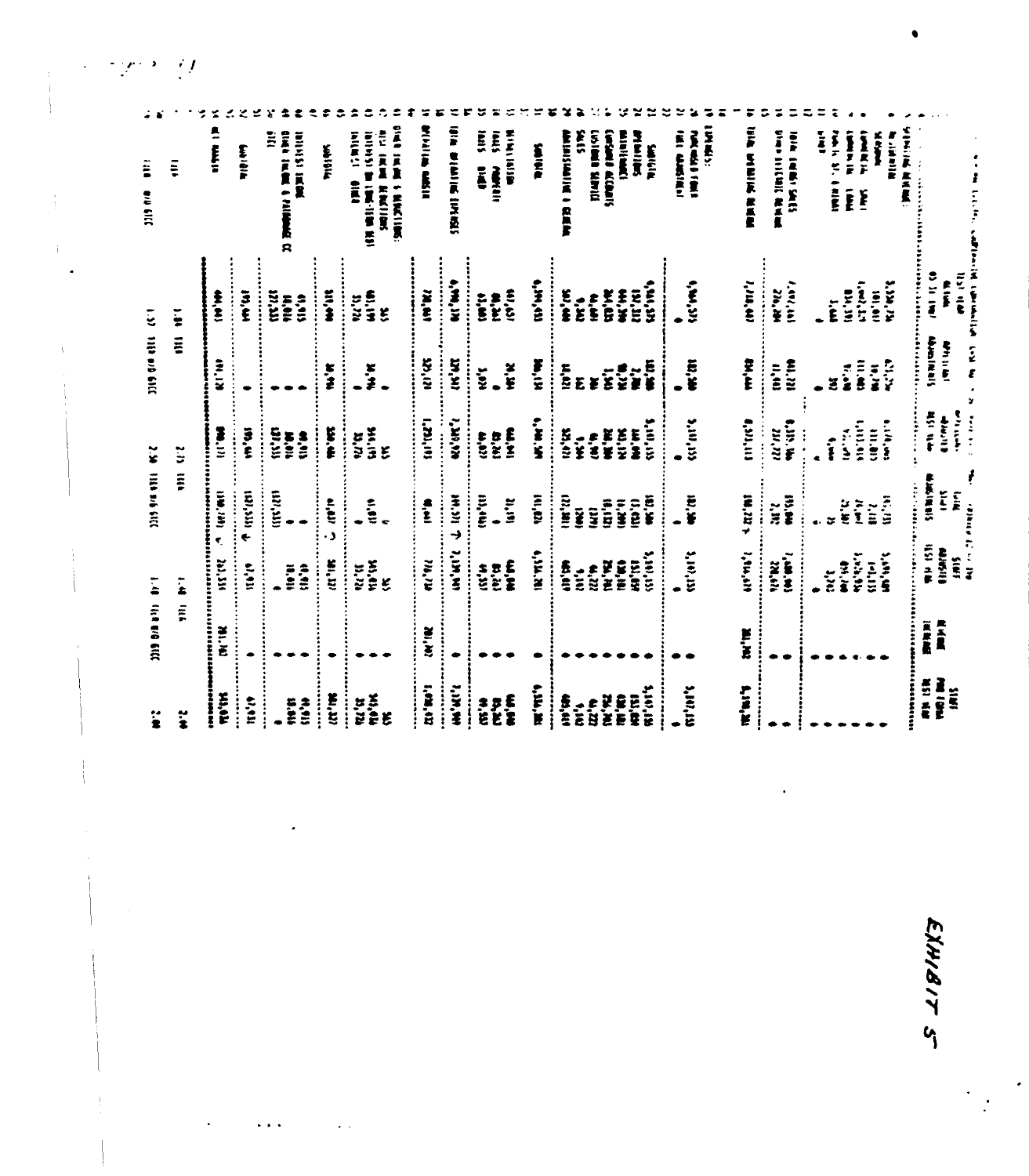#### APPENDIX B

APPENDIX TO AN ORDER OF THE KENTUCKY PUBLIC SERVICE COMMISSION IN CASE NO. 9880 DATED 11th day of March, 1988.

## COMMONWEALTH OF KENTUCKY

#### BEFORE THE PUBLIC SERVICE COMMISSION

In the Natter of:

THE APPLICATION OF GRAYSON RURAL ELECTRIC COOPERATIVE CORPORATION FOR AN ADJUSTMENT OF RATES ) ) CASE NO. 9980 )

#### SUPPLEMENTAL SETTLEMENT AGREEMENT

This Supplemental Settlement Agreement ("Agreement") is entered into this 19th day of January, 1988, by and between Grayson Rural Electric Cooperative Corporation ("Grayson") and the Staff of the Public Service Commission ("PSC Staff" ).

WHEREAS, Grayson filed on September 14, 1987, an application with the Public Service Commission requesting authority to increase its electric rates to produce additional annual revenues of \$656,434; and

MHEREAs, Grayson and psc staff have previously entered into a Settlement Agreement dated January 19, 1988, which resolves all outstanding rate-making issues set forth in their respective testimonies, exclusive of an appropriate level of Times Interest Earned ("TIER"), which is the financial Total Margins plus Interest on Long-term Debt divided by Interest on Long-term Debt, and

MHEREAs, Grayson has requested that its revenue requirements be calculated on the basis of a 2.5 TIER level (as hereinafter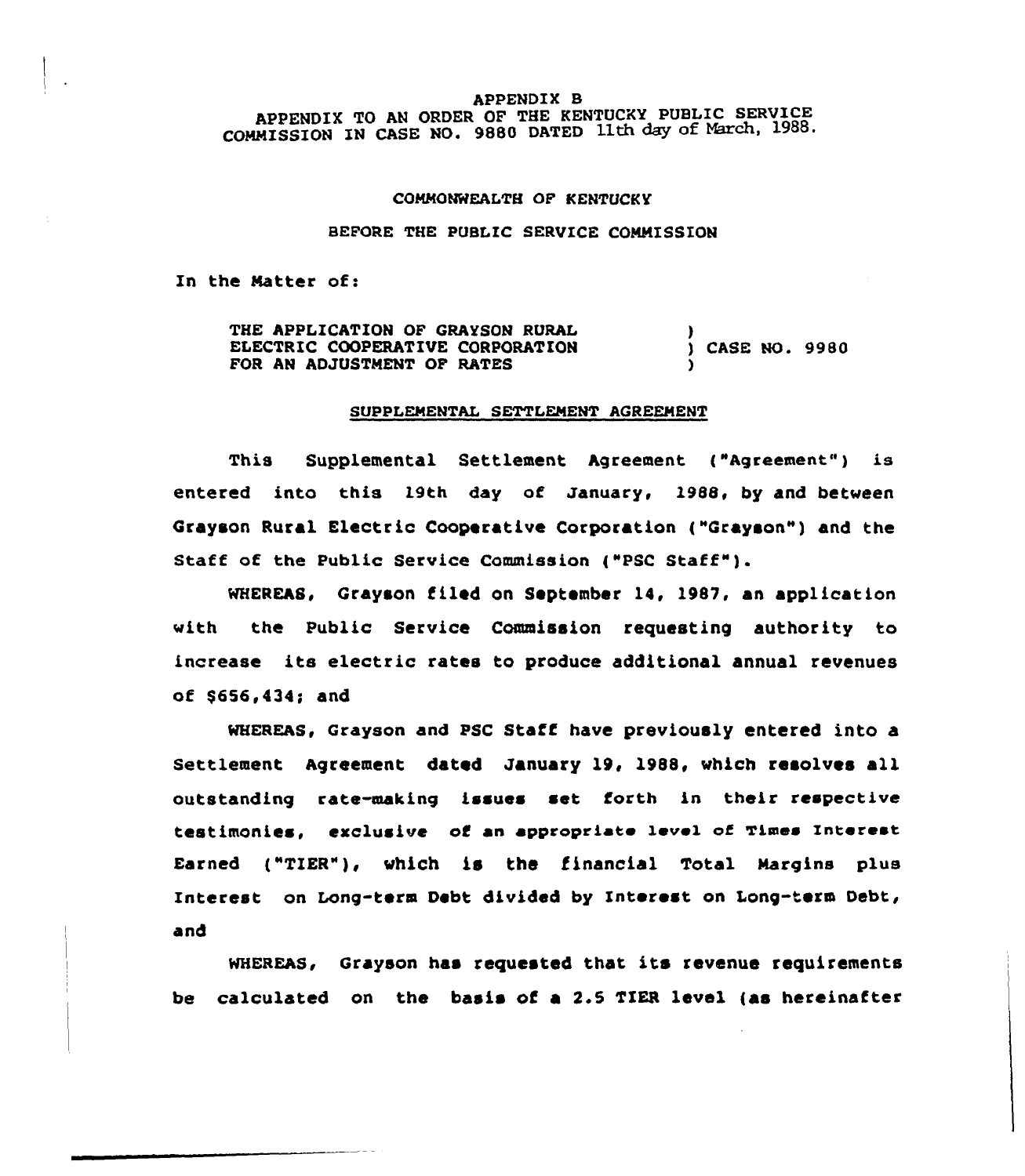used in this Agreement, TIER is calculated by excluding Generating and Transmission Capital Credits) and the PSC Staff has recommended a 2.0 TIER level; and

WHEREAS, Grayson and PSC Staff met on January 18 and 19, 1988, to discuss an appropriate TIER level;

NOW, THEREFORE, be it resolved that:

1. Grayson and PSC Staff mutually agree that <sup>a</sup> reasonable compromise between their respective positions is to establish Grayson's revenue requirements based on a 2.5 TIER with all total margins in excess of a 2.0 TIER being used by Grayson to rotate capital credits to its patrons.

2. For purposes of determining Grayson's earnings and margins, reference will be made to Grayson's Annual Report on file with the Public Service Commission with adjustments to eliminate any cost that is not normally allowed by the Commission for rate-making purposes.

3. At such time that, Grayson's total equity exceeds forty {40) percent, Grayson will retire capital credits in an amount sufficient to reduce its total equity to forty (40) percent calculated after such retirement.

4. Grayson will modify its currently effective Equity Management Plan to provide for rotation of capital credits on a ten (10) year cycle and to reflect any additional modifications or amendments necessary to implement the provisions of this Agreement.

5. No later than ninety (90) days after the date of this Agreement Grayson will file with the Public Service Commission a

 $-2-$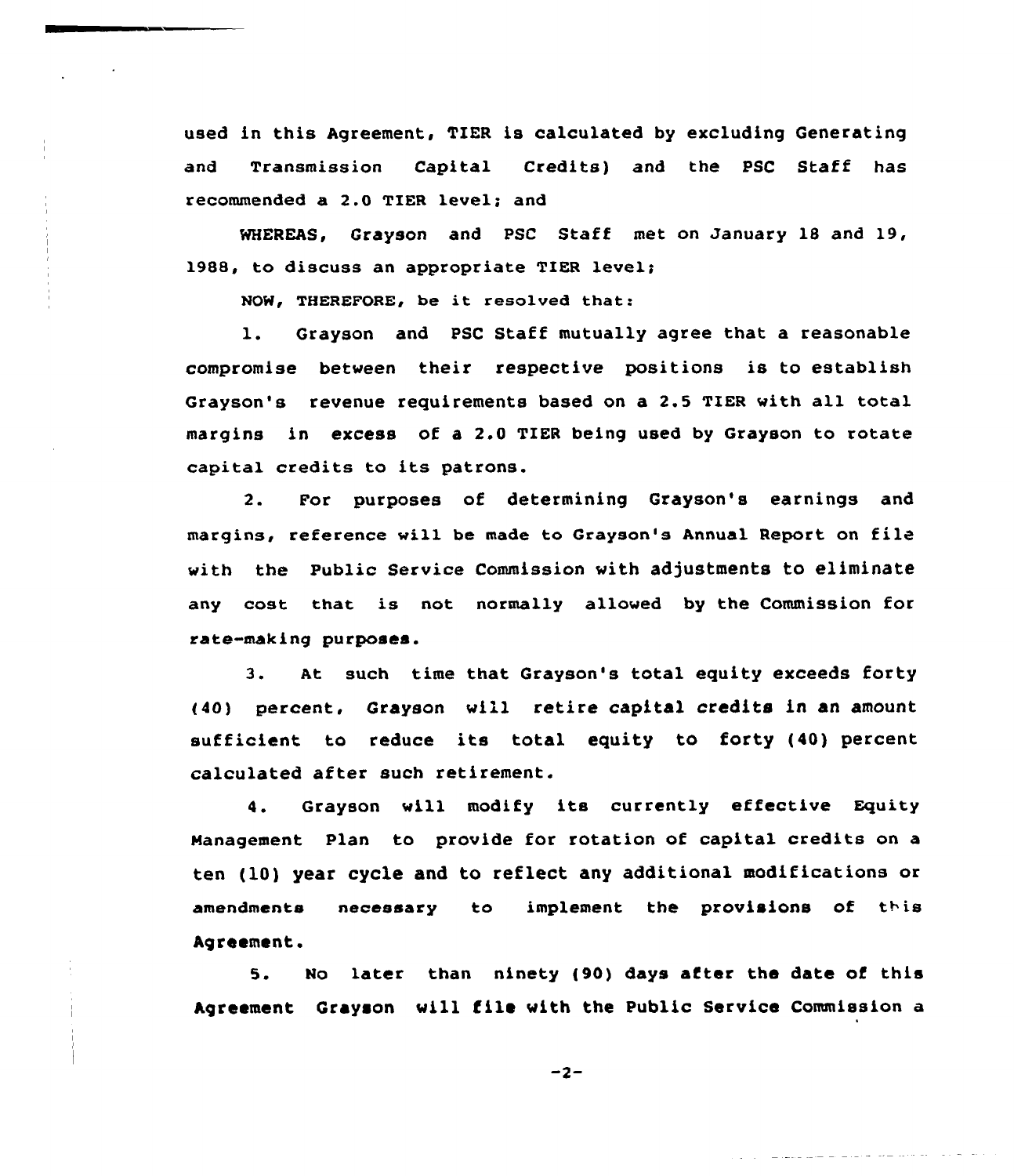copy af its Equity Management Plan as revised to comply with the provisions of Paragraph No. 4.

6. At all times during the effectiveness of this Agreement, Grayson acknowledges that it will be subject to financial monitoring by the PSC Staff and to facilitate that monitoring Grayson will provide on reasonable notice any financial statements requested by PSC Staff.

7. Grayson recognizes and acknowledges its obligation to operate its system at the lowest possible cost consistent with the furnishing of adequate, efficient, and reasonable electric service and Grayson will act in good faith to take all reasonable steps necessary to comply with this abligatian.

8. Grayson may apply to the Public Service Commission for relief from the aforementioned obligations to retire capital credits when, due to circumstances beyond Grayson's control, the Rural Electrification Administration or the National Rural Utilities Cooperative Finance Corporation has suspended or discontinued advancing loan funds to Grayson.

9. Grayson will proceed with all diligent speed to obtain any requisite appravals from its creditors and other persons necessary to implement the provisions of this Agreement, and if all such approvals have not been received in writing by Nay 14, 1988, this Agreement vill be null and void.

10. In the event that Grayson has not submitted to the Public Service Commission by March 14, 1988, a verified statement with supporting documentation evidencing the receipt of all requisite approvals as required by Paragraph No. 9, Grayson agrees

 $-3-$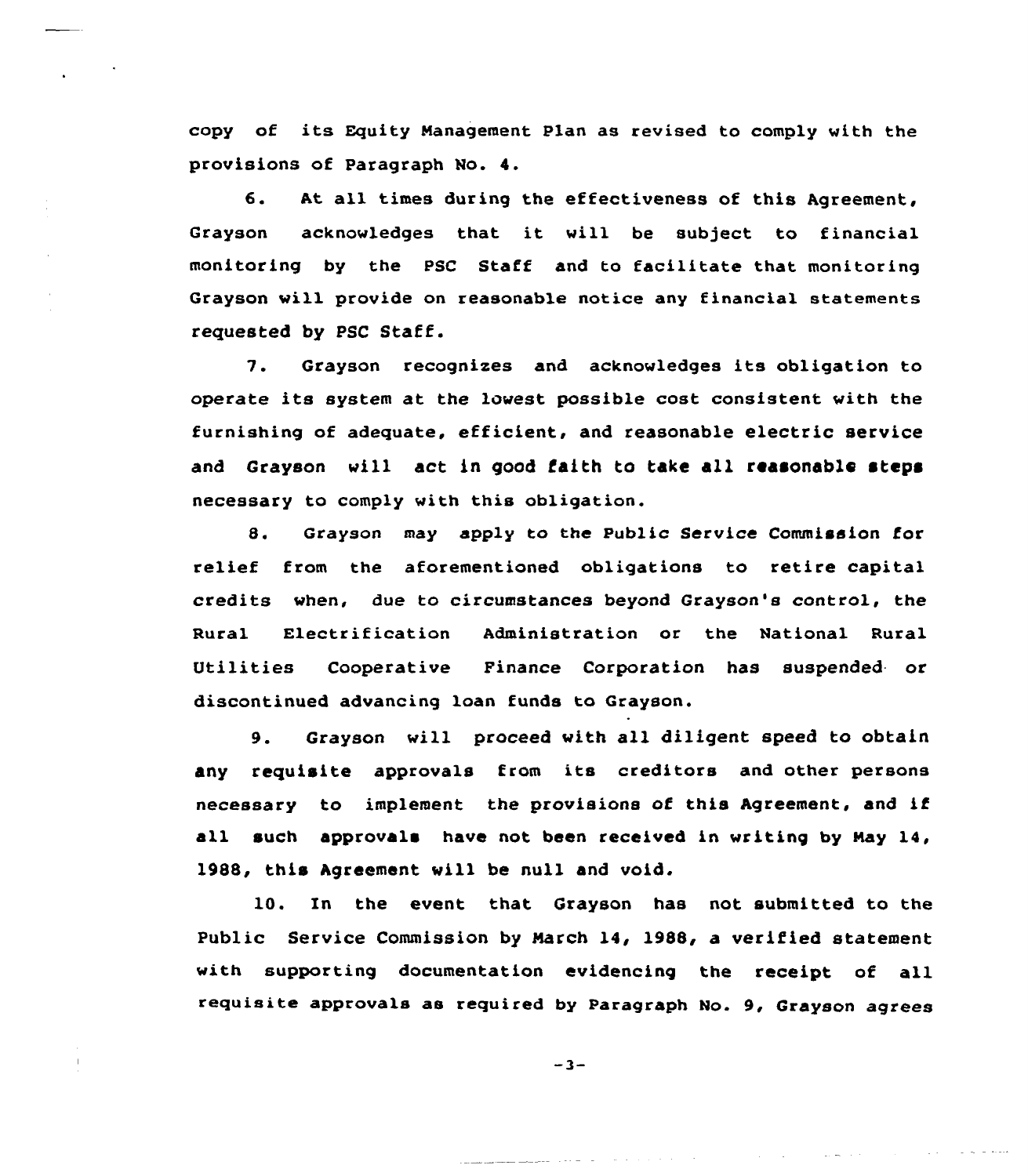that all increased revenue attributable to <sup>a</sup> TIER greater than 2.0 will be collected subject to refund and that refunds will be made if the requisite approvals are not received by Nay 14, 1988.

11. This Agreement is subject to the acceptance of and approval by the Public Service Commission. In the event that Grayson has not received by March 14, 1988, the requisite approvals as required by Paragraph No. 9, the Public Service Commission's approval will be conditional, and if such approvals are not received by May 14, 1988, this Agreement vill be null and void and neither Grayson nor PSC Staff will be bound by any of the terms or provisions contained herein.

12. In the event this Agreement is not accepted and approved by the Public Service Commission, it shall become null and void and Grayson and PSC Staff shall not be obligated or bound by any of the terms or provisions contained herein.

AGREED TO SY:

GRAYSON RBCC

 $-33-88$ 

TILLE: President Board of Directors PSC STAFF

By: Richard Title: Stap  $\boldsymbol{\rho}$  )

 $\frac{1}{\sqrt{2}}$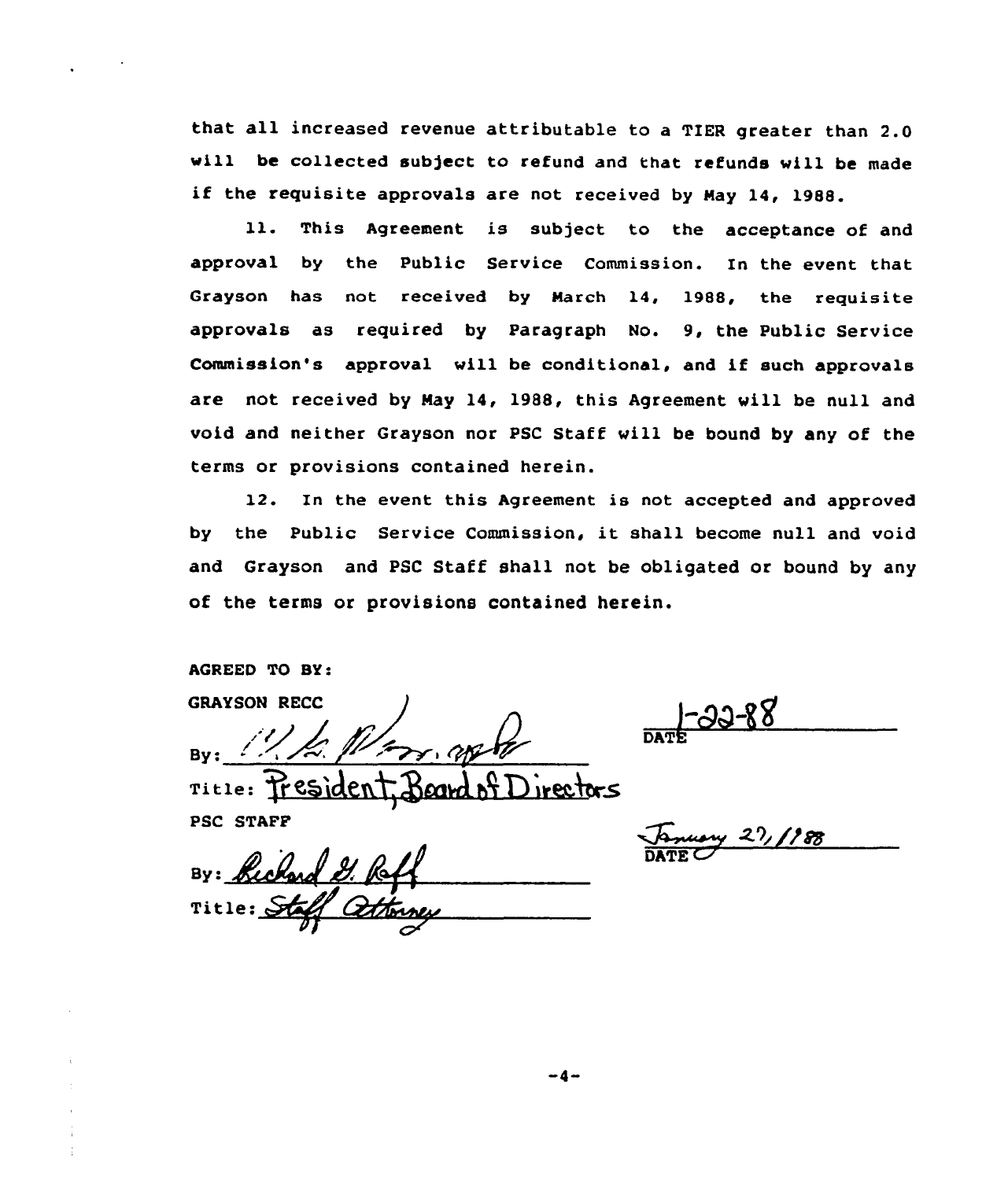#### APPENDIX C

## APPENDIX TO AN ORDER OF THE KENTUCKY PUBLIC SERVICE COMMISSION IN CASE NO. 9980 DATED 3/ll/88

The folloving rates and charges are prescribed for the customers in the area served by Grayson Rural Electric Cooperative Corporation. All other rates and charges not specifically mentioned herein shall remain the same as those in effect under authority of this Commission prior to the date of this Order.

> SCHEDULE 1<sup>\*</sup> DONESTIC — PARN 6 HOME SERVICE

## Rates:

| Customer Charge Per Month |  | \$7.86 |         | Per Month |
|---------------------------|--|--------|---------|-----------|
| Energy Charge             |  | .06407 | Per KWH |           |

## Minimum Charge

The minimum monthly charge under the above rate shall be \$7.86 vhere 25 KVA. or less of transformer capacity is required.

## Special Provisions

Delivery Point - The delivery point shall be the metering point<br>unless otherwise specified in the contract for service. All<br>wiring, pole lines and other electrical equipment on the load<br>side of the delivery point shall be

SCHEDULE 1 — T-0-D DONESTIC — PARN AND HONE SERVICE EXPERIMENTAL RESIDENTIAL SERVICE — TIME-OP-DAY

## AVailability of Service

Available for a period limited to 2 years, as an experimental<br>tariff to consumers eligible for Tariff <u>Domestic - Farm and Home</u><br>Service, is for the purpose of conducting a time-of-day rate experiment designed to provide data to evaluate the cost and bene-<br>fits of time-of-day pricing and its effect on the use of electric-<br>ity by residential consumers in the Cooperative's service area. ity by residential consumers in the Cooperative's service area.<br>Consumers who will be eligible for this tariff will be selected by

نظر المصادر المدير الأولى المدير المدير المدير المدير المدير المدير المدير المدير المدير المدير المدير المدير

الدارين الانتقالات والمتدلسة فللمراقب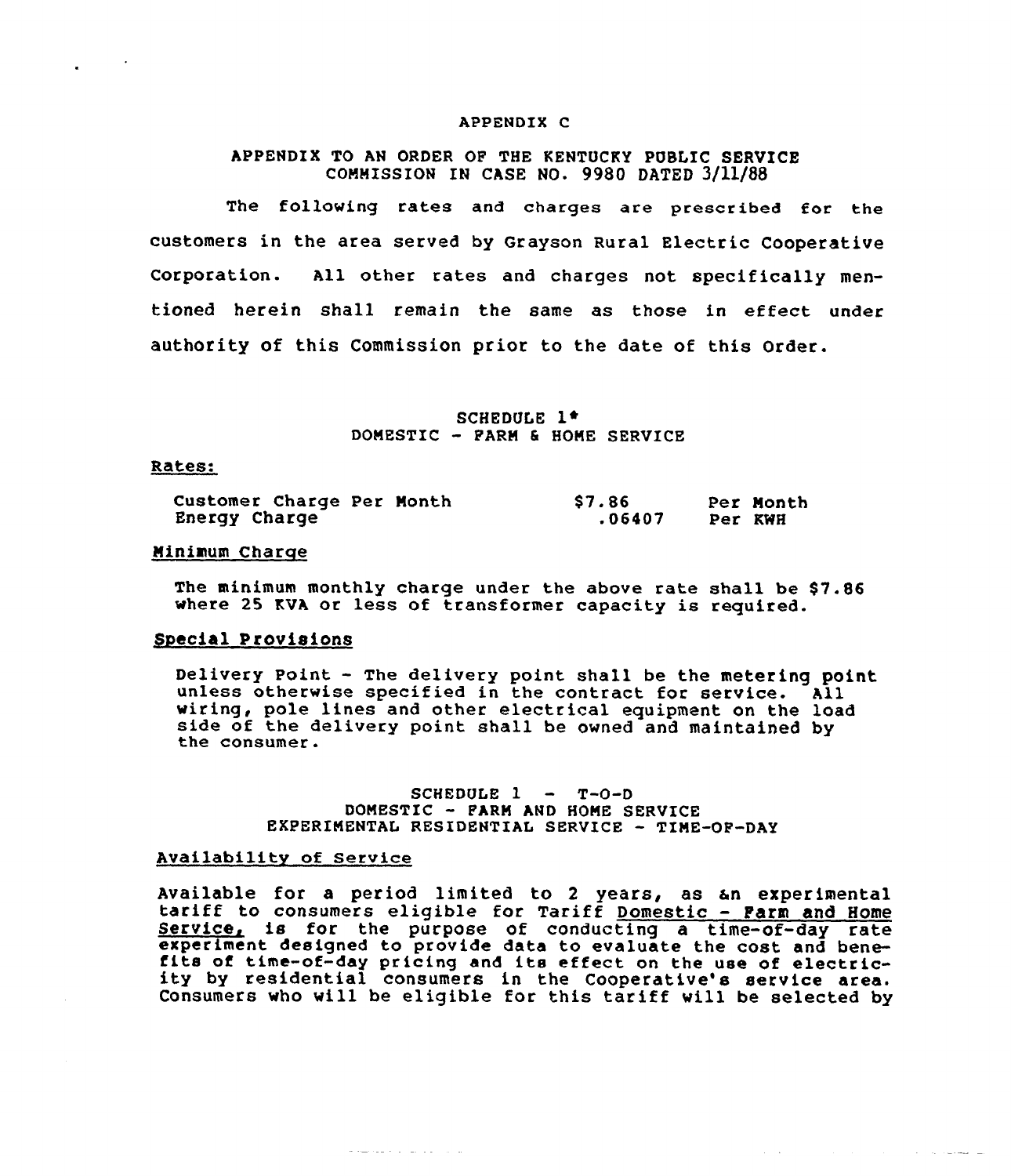the Cooperative and will agree voluntarily to participate in the Cooperative's residential time-of-day rate experiment.

This tariff is limited to the consumers selected by the Coopera-<br>tive and will require the installation of a special meter capable<br>of registering the on-peak and off-peak kilowatt-hours.

This tariff is available for single-phase service only.

Rates:

| On-Peak Rate<br>Service Charge<br>All KWH/Month | <b>S7.86</b><br>.06407 | Per KWH | Per Month |
|-------------------------------------------------|------------------------|---------|-----------|
| Off-Peak Rate<br>All KWH/Month                  | .03838                 | Per KWH |           |

SCHEDULE 2 COMMERCIAL AND SMALL POWER 50 KVA OR INCLUDING PUBLIC BUILDINGS, SCHOOLS, CHURCHES, ETC.

## Rates:

| Customer Charge       | \$7.86         | Per Month |
|-----------------------|----------------|-----------|
| Energy Charge Per KWH | .06407 Per KWH |           |

## Minimum Charge:

The minimum monthly charge under the above rate shall be \$ 7.86 where 25 kVA or less of transformer capacity is required. Por members requiring more than 25 kVA of transformer capacity, the minimum monthly charge shall be increased at a rate of \$.75 for each additional kVA or fraction thereof required. Where it is necessary to extend or reinforce existing distribution facilities, the minimum monthly charge may be increased to assure adequate compensation for the added facilities. Where the minimum charge is increased in accordance with this section, additional energy and demand shall be included in accordance with the foregoing rate schedule.

> SCHEDULE 4 LARGE POWER SERVICE - SINGLE AND THREE-PHASE — 50-600 KVA(T)

## Rates:

| Customer Charge              | \$59.56 | Per Month |
|------------------------------|---------|-----------|
| Demand Charge per Billing KW | 7.26    | Per KW    |
| Energy Charge (for all KWH)  | .04496  | Per KWH   |
| Minimum Monthly Charge       | \$59.56 |           |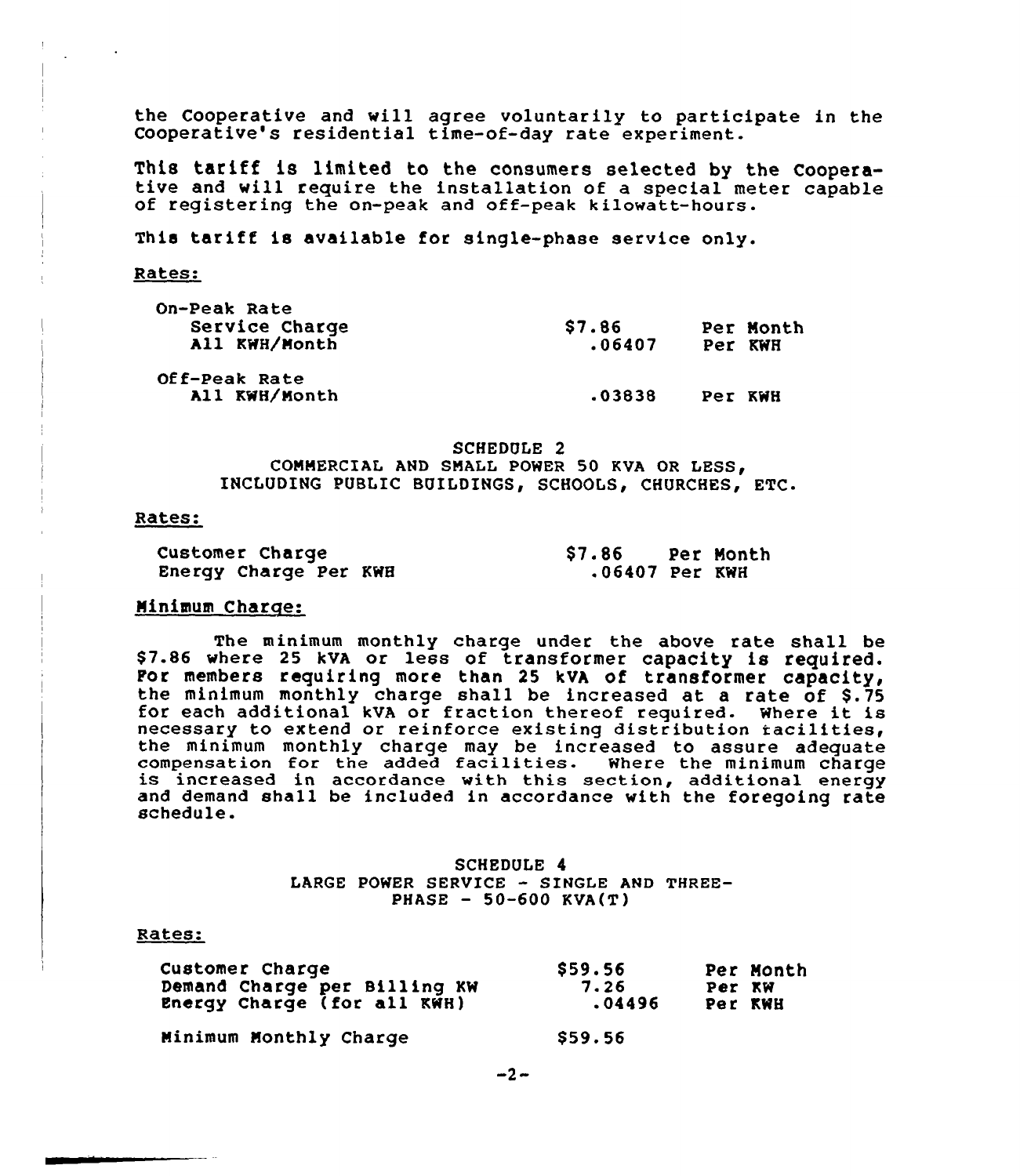## Ninimum Monthly Charge

The minimum monthly charge shall be the highest one or the following charges as determined for the consumer in question:

1. The minimum monthly charge as specified in the contract for service.

2. A charge of \$59.56.

#### Minimum Annual Charge for Seasonal Service

Consumers requiring service only during certain seasons not exceeding 9 months per year may guarantee a minimum annual charge,<br>in which case there shall be no minimum monthly charge. The in which case there shall be no minimum monthly charge. minimum annual charge shall be sufficient to assure adequate compensation for the faci1ities installed to serve the consumer, compensation for the facilities installed to serve the consumer<br>and in no event shall it be less than \$9 per kVA of installe transformer capacity, or \$714.72, whichever is greater

## SCHEDULE 5 STREET LIGHTING SERVICE\*

### Base Rate Per Light Per Year

For dusk to dawn lighting with lights mounted on existing wooden poles with bracket attachments and connected to existing overhead secondary circuits.

For the following monthly charges, the Cooperative will furnish, install and maintain the lighting fixtures and accessories including hardware, control, lamps, overhead wiring, etc., and the energy required.

Lamp Size Mercury Vapor Lamps Annual Charge Per Lamp

<sup>7000</sup> Lumens \$ 6.48 \$ <sup>77</sup> '6

SCHEDULE 6 OUTDOOR LICHTIRQ SERVICE - SECURITY LIGHTS\*

## Availability

Available to consumers, other than towns and villages, for dusk to dawn outdoor lighting on existing overhead secondary circuits.

#### Rate Per Light Per Month

| 7,000 Lumens  | Mercury Vapor Lamp |  | \$6.28 per lamp per month |  |                           |
|---------------|--------------------|--|---------------------------|--|---------------------------|
| 10,000 Lumens | Mercury Vapor Lamp |  |                           |  | \$8.35 per lamp per month |